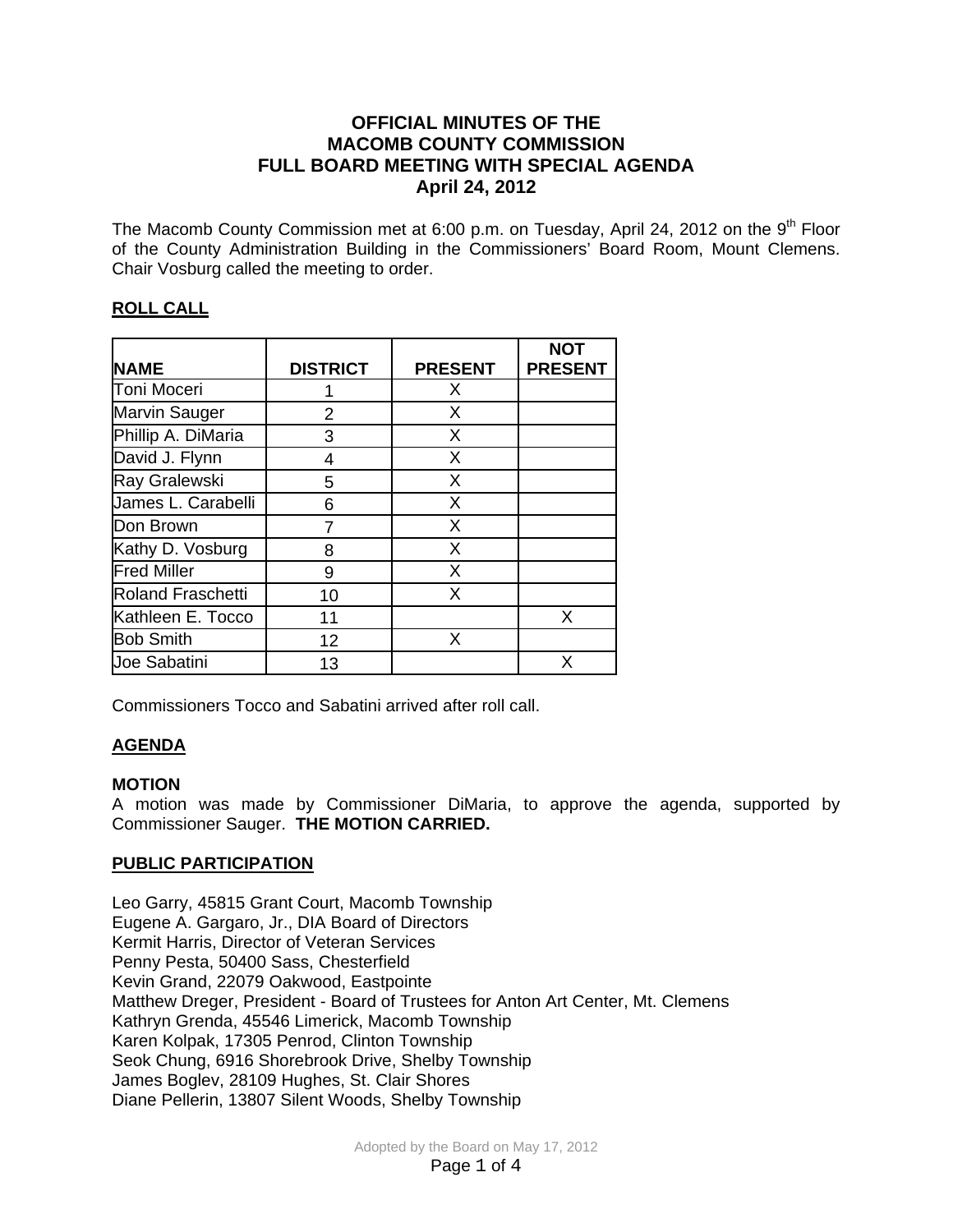OFFICIAL MINUTES MACOMB COUNTY COMMISSION FULL BOARD w/ SPECIAL AGENDA MEETING MINUTES – April 24, 2012

David Maquera, 20820 Nucci Drive, Clinton Township Pat Woodstock, 41686 Windmill Street, Harrison Township Greg Jacob, 43421 Garfield Rd, Clinton Township, Henry Ford Hospital Manager Guy Harvey, 22345 Elmwood, Eastpointe Christine Guarino, Director of Community Affairs @ MCC Virginia Rec, 32060 Mark Adam Lane, Warren Nancy Thomas, 20130 Shoals Ct., Clinton Township Colleen Bauman, 79655 Main Street, Memphis, Bonnie Hayter, 14899 - 28 Mile Road, Washington Nick Rowley, 16519 Glenpointe Drive, Clinton Township Michael Sproul, 21710 Alexander, St. Clair Shores Grace Shore, 17305 Haverhill, Macomb Township Ron Chriss, 56479 Dickens Drive, Shelby Township Fred Warner, 39657 Ormsby, Clinton Township David Galli, 28169 Sutherland, Warren Philis DeSaele, Sterling Heights Chris Utykanski, 13642 Whispering Lane, Sterling Heights Mike Marrone, 8433 Hickory, Sterling Heights Nanette Danner, 48744 Presidential Drive, Macomb Township Irene Marek, 42445 Lynda, Clinton Township Bruce Patterson, 307 Country Club Drive, St. Clair Shores Juanita Parker, 16442 Clarkson, Fraser Stan Simek, 21728 Francis, St. Clair Shores

## **SPECIAL ECONOMIC DEVELOPMENT COMMITTEE MEETING – April 20, 2012**

The clerk read the recommendation from the Special Economic Development Committee and a motion was made by Co-Chairs Carabelli & Flynn, to adopt the committee recommendation:

**R12-028** Authorize the publication of the proposed Articles of Incorporation of the Macomb County Art Institute Authority, as attached. (Roll call vote from committee: Yes - Flynn, Miller, Moceri, Smith and Tocco; No-Carabelli, Gralewski and Sabatini)

### **AMENDMENT**

Commissioner Flynn offered an amendment to Article 5, Item #17, Powers and Duties: The Authority will report annually to the Board of Commissioners on the status of the contract between the Authority and the Detroit Institute of Arts, the required audit and any line item expenditures made by the Authority, supported by Commissioner DiMaria.

**THE MOTION CARRIED.** (Record NO vote for Sabatini)

### **FRIENDLY AMENDMENT**

Commissioner Smith made a friendly amendment to make a change to Article 3, Item #1, Appointments: Two members shall be appointed by the Commission *"without County Executive confirmation."* The amendment was accepted by the maker and supporter.

A roll call vote was taken on the main motion.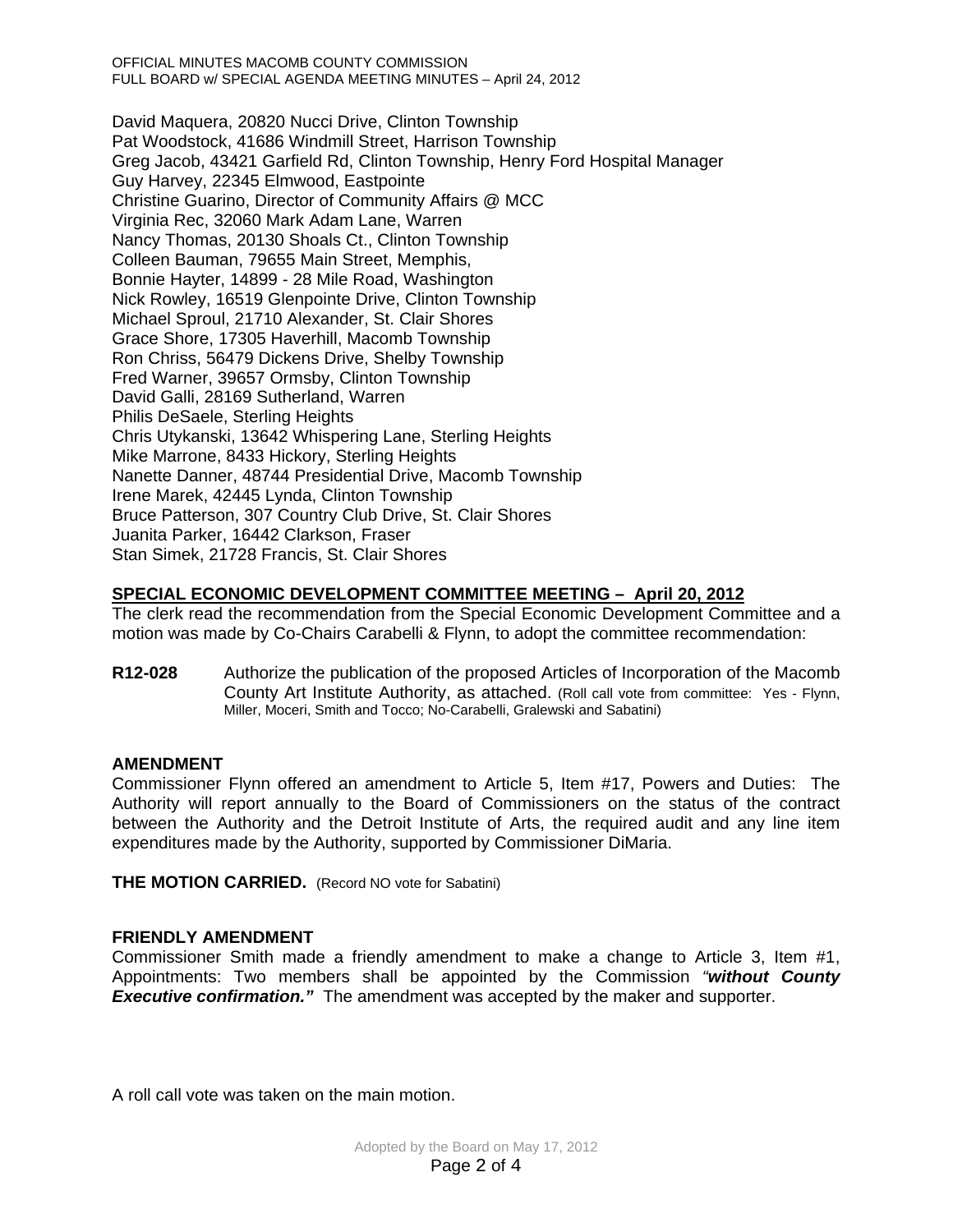| <b>NAME</b>              | <b>DISTRICT</b> | <b>YES</b> | <b>NO</b> |
|--------------------------|-----------------|------------|-----------|
| Toni Moceri              | 1               | X          |           |
| <b>Marvin Sauger</b>     | 2               | X          |           |
| Phillip A. DiMaria       | 3               | X          |           |
| David J. Flynn           | 4               | X          |           |
| Ray Gralewski            | 5               |            | X         |
| James L. Carabelli       | 6               |            | X         |
| Don Brown                | 7               |            | X         |
| Kathy D. Vosburg         | 8               | X          |           |
| <b>Fred Miller</b>       | 9               | X          |           |
| <b>Roland Fraschetti</b> | 10              |            | X         |
| Kathleen E. Tocco        | 11              | X          |           |
| <b>Bob Smith</b>         | 12              | X          |           |
| <b>Joe Sabatini</b>      | 13              |            | X         |
| <b>TOTALS:</b>           |                 | 8          | 5         |

## **THE MOTION CARRIED.**

### **PROCLAMATIONS**

### **MOTION**

A motion was made by Commissioner DiMaria, to adopt the following Proclamation, supported by Commissioner Sauger.

Proc. #12-17 Commending Matthew Sarti for achieving the status of Eagle Scout in the Boy Scouts of America (offered by Vosburg)

### **THE MOTION CARRIED.**

### **NEW BUSINESS**

Commissioner Brown asked about status of the Advisory Compensation Committee.

### **PUBLIC PARTICIPATION**

Eugene A. Gargaro, Jr., DIA Board of Directors David Maquera, 20820 Nucci Drive, Clinton Township Nick Rowley, 16519 Glenpointe Drive, Clinton Township Juanita Parker, 16442 Clarkson, Fraser Chris Utykanski, 13642 Whispering Lane, Sterling Heights Nanette Danner, 48744 Presidential Drive, Macomb Township **ROLL CALL**